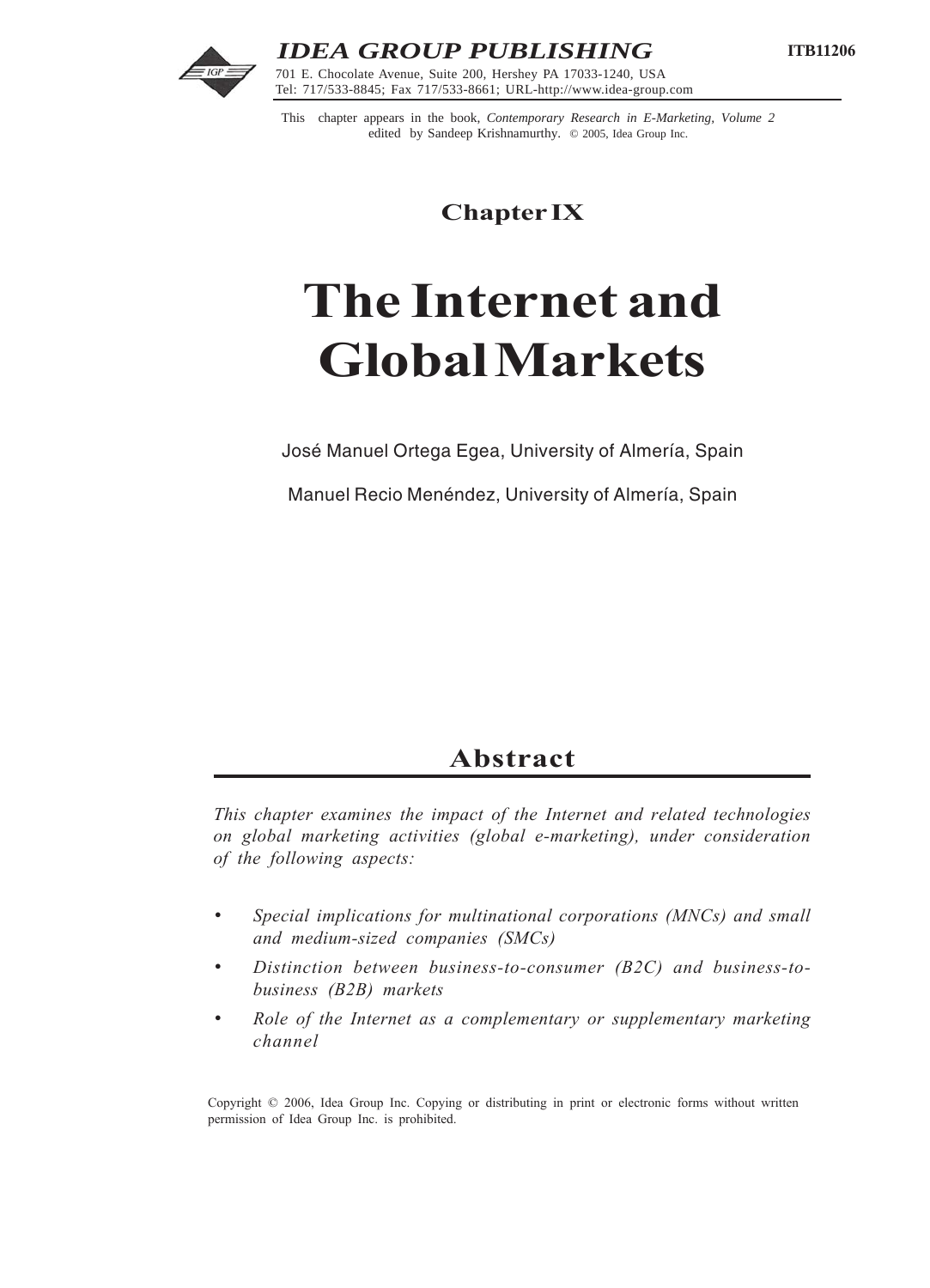*In order to clarify the special characteristics and challenges involved in global e-marketing practices, the authors have carried out a review of related empirical and conceptual research. The following conclusions can be drawn with regard to the characteristics of reviewed studies:*

- *1. Due to the global nature of the Internet, relatively little research explicitly accounts for the differences between domestic and global emarketing practices. Further research is needed on issues directly related to the Internet "global reach."*
- *2. Relatively more studies analyze global Internet marketing from a theoretical point of view. Academics are recently recognizing the need to carry out empirical research, both in B2C and B2B online environments.*

# **Introduction**

The Internet and its main related services—the Web, e-mail services, intranets, mobile technologies, instant messaging systems, and so forth—foster direct, fast, and flexible communication between producers, suppliers, and final customers across countries. One of the most differential characteristics between the Internet and other traditional media relates to the relatively easier "global" reach" enabled on this new medium. The possibilities for instant crossnational data flows have led several authors to argue that the development of true global markets is possible (Javalgi & Ramsey, 2001; Rudraswamy & Vance, 2001).

The Internet global reach is likely to have relevant implications for both businessto-consumer (B2C) and business-to-business markets (B2B). Though the effects on B2C markets are likely to be very significant (Angelides, 1997), several authors point out that B2B transactions will benefit significantly more from the global information flows over the Internet. Internet-related technologies are also argued to have "equalizing effects*"* (Cavusgil, 2002; Hamill, 1997; Samiee, 1998a), as skills and information assets tend to be more critical factors than financial resources or firm size in order to achieve success in global e-markets. Nevertheless, companies will necessarily have to face important challenges and risks in this new global business environment. Most of the issues that companies usually deal with in off-line global markets will continue to be relevant on the Internet: complexities related to successful international negotiations, global marketing effectiveness, international distribution and logistics, and so forth. Global marketing practices are especially likely to be changed by the introduction

Copyright © 2006, Idea Group Inc. Copying or distributing in print or electronic forms without written permission of Idea Group Inc. is prohibited.